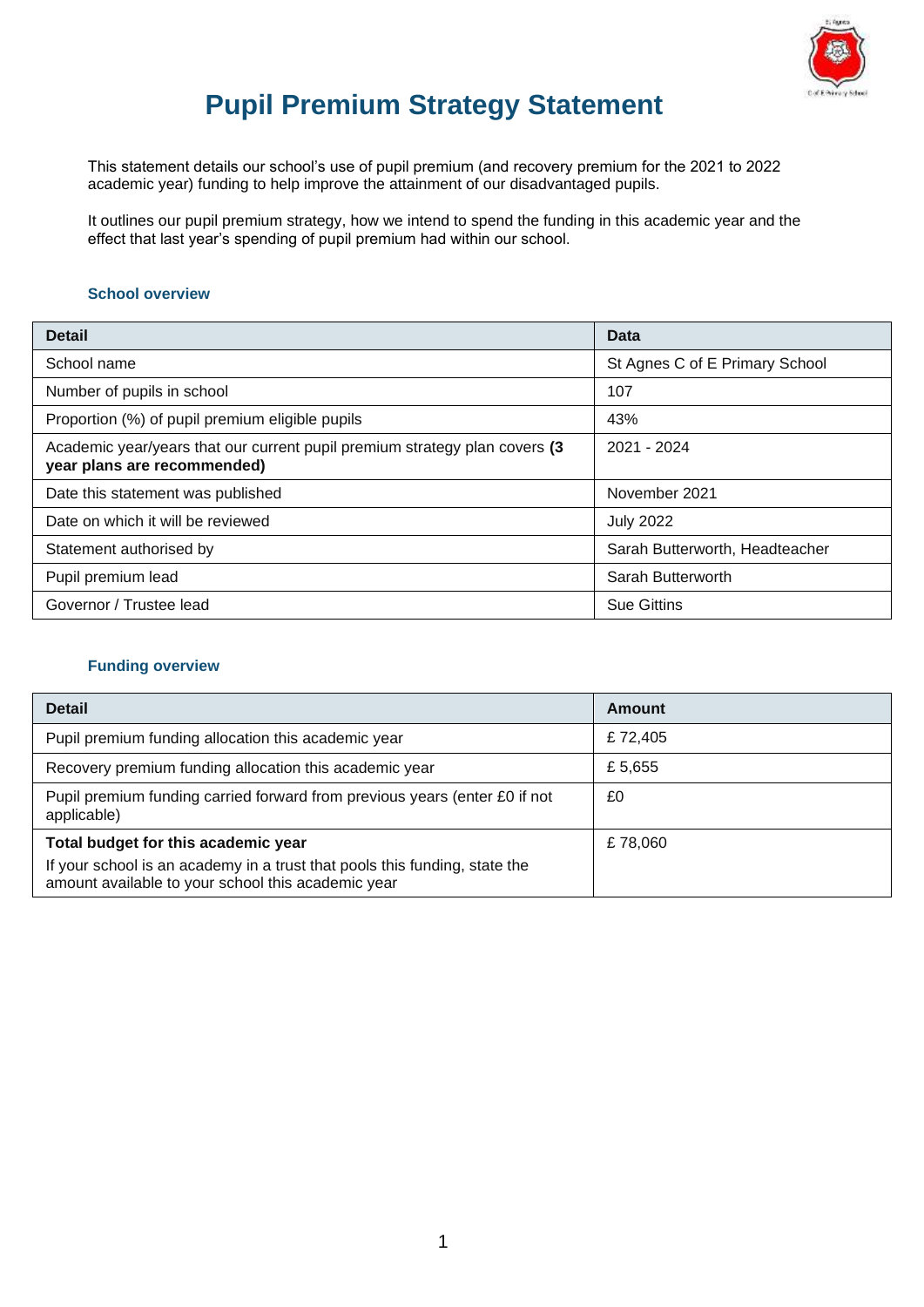## **Part A: Pupil premium strategy plan**



## **Statement of intent**

At St Agnes Primary School, we have high expectations for all pupils in our school and believe that with high quality teaching, effective engagement with parents and a personalised approach to meet children's individual needs, every child can fulfil their individual potential, both academically and socially. Our intent is to close the gap by the end of Year 6 for our disadvantaged children. In order to achieve this, early identification right from the onset in EYFS is key. From here quality first teaching and interventions are precisely mapped out to ensure the gap narrows over time. Building upon early interventions in EYFS and KS1 means that this can continue for individuals throughout their journey in KS2. We aim to provide the opportunities for all of our children so that they leave us in Year 6 as well-rounded, independent, resilient and confident children.

In order to do this, we engage in a range of strategies to issue challenge at an appropriate level and provide support to overcome barriers to learning. We provide a rich and varied curriculum, which makes an exceptional contribution to pupils' outcomes so that children are engaged in all areas of the curriculum and achieve well.

Key interventions and approaches are adopted on a whole school level and are not restricted to pupils eligible for the Pupil Premium. Some specific interventions and whole school initiatives have been made possible by allocating the Pupil Premium and/or recovery funding. Our strategies target the individualised needs of our children in receipt of Pupil Premium, with the main aim being that these children do as well as their peers with similar starting points, who are not eligible for the Pupil Premium.

At St Agnes Primary School, we are committed to ensuring that all of our disadvantaged pupils, including those who are able (Greater Depth) receive teaching which is at least good in every lesson and that disadvantaged children who have 'fallen behind' their peers with similar starting points, receive frequent intervention and daily support. Funding is allocated within the school budget by financial year. The budget enables us to plan our interventions and support programmes year on year, based on the needs of the current cohort of children in receipt of Pupil Premium funding. When making decisions about allocating our Pupil Premium Funding, we have analysed our data thoroughly and have made use of a range of research, such as the Education Endowment Foundation and The Sutton Trust. Expenditure is reviewed, planned and implemented by academic year as shown within this strategy plan.

#### **Challenges**

This details the key challenges to achievement that we have identified among our disadvantaged pupils.

| <b>Challenge number</b> | <b>Detail of challenge</b>                                                                                                                                                                                                                                                                                                           |
|-------------------------|--------------------------------------------------------------------------------------------------------------------------------------------------------------------------------------------------------------------------------------------------------------------------------------------------------------------------------------|
|                         | The impact of COVID-19 has created lower attainment and slower progress rates for pupil<br>premium/disadvantaged children. Overall, PP children have knowledge gaps and find it difficult<br>to retain/recall prior knowledge further widening the gap between their peers.                                                          |
| $\mathcal{P}$           | Pupils have limited parental support and engagement in school and learning resulting in reduced<br>homework completion, a lack of readiness for school and, for some, reduced ambition. The<br>impact of COVID-19 and lack of parental engagement during lockdown has meant that the gap<br>has widened for a number of PP children. |
| 3                       | Lower attendance and higher rates of persistent absenteeism and lateness of PP/disadvantaged<br>children. COVID-19 has caused this gap to further widen.                                                                                                                                                                             |
| 4                       | Poor language skills. This includes speech and language difficulties and a lack of exposure to a<br>wide range of vocabulary.                                                                                                                                                                                                        |
| 5                       | Some pupils in receipt of PP funding show weaknesses in learning behaviours. These pupils<br>physically and emotionally lack self-belief, determination, resilience and readiness to learn. They<br>can struggle to reflect and evaluate their own learning and often lack self-motivation and<br>confidence to improve.             |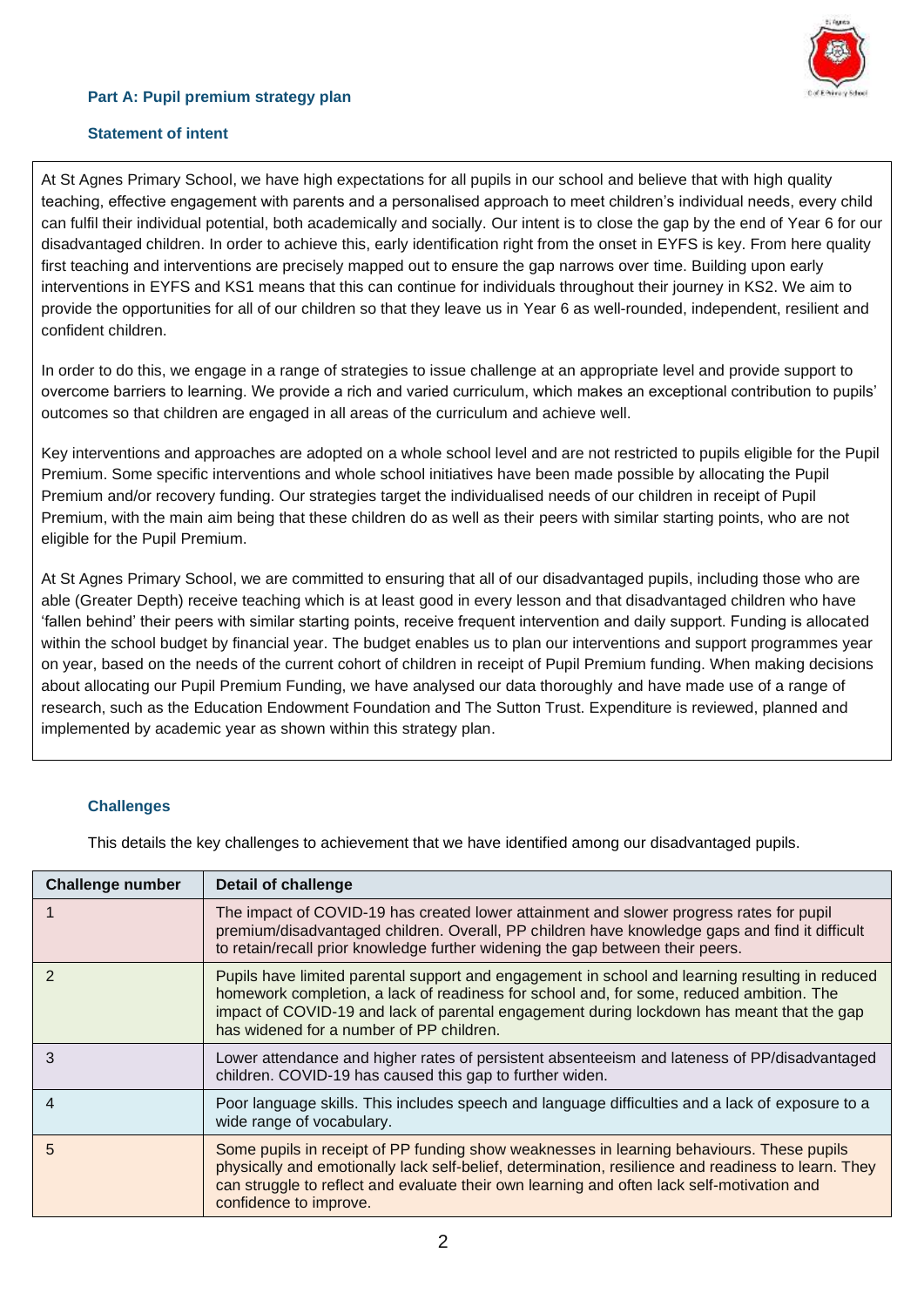

## **Intended outcomes**

This explains the outcomes we are aiming for **by the end of our current strategy plan**, and how we will measure whether they have been achieved.

| Intended outcome                                                                                                                                                              | <b>Success criteria</b>                                                                                                                                                                                      |
|-------------------------------------------------------------------------------------------------------------------------------------------------------------------------------|--------------------------------------------------------------------------------------------------------------------------------------------------------------------------------------------------------------|
| Disadvantaged pupils make at least expected progress<br>from their individual starting points in all areas of the<br>curriculum and especially in Reading, Writing and Maths. | Those pupils who have 'fallen behind' are supported and<br>tracked closely to ensure they make accelerated progress<br>and 'catch-up' or exceed prior attainment standards.                                  |
| The gap is narrowed in the progress and attainment of PP<br>and non-PP children.                                                                                              | Children who need to make accelerated progress, receive<br>targeted high-quality intervention which is monitored by<br>school leaders.                                                                       |
|                                                                                                                                                                               | Pupils have regular/weekly opportunities to rehearse,<br>practice and consolidate key skills in reading, spelling,<br>handwriting as well as mental and written arithmetic.                                  |
|                                                                                                                                                                               | Support staff and class teachers support learning<br>effectively and quickly identify and address learning gaps<br>and misconceptions.                                                                       |
|                                                                                                                                                                               | Additional intervention sessions take place based on gaps<br>in learning and with reference to previous key stage data.                                                                                      |
| All parents have aspirations for their children and support<br>them to achieve.                                                                                               | The curriculum offer provides children with an exciting,<br>varied curriculum.                                                                                                                               |
| All pupils are exposed to a breadth of experiences that<br>enable them to contextualise their learning both in school<br>and at home.                                         | Teachers and support staff will plan a wide range of visits,<br>events and experiences to inspire and enhance learning<br>and to make it memorable.                                                          |
| Pupils love learning and have access to an engaging,<br>broad and varied curriculum.                                                                                          | All parents will be offered support to develop their<br>children's skills and enable them to achieve more.                                                                                                   |
| All children have access to appropriate technology at<br>home.                                                                                                                | Parents will have more opportunities to work with staff to<br>develop their own confidence with key skills to inspire their<br>children.                                                                     |
|                                                                                                                                                                               | Parents and children will access the 9-grid home learning<br>matrix to support the link between home and school to<br>further enrich the children's learning experiences.                                    |
|                                                                                                                                                                               | Children and parents will take ownership of their learning<br>and will develop and consolidate their learning further at<br>home.                                                                            |
|                                                                                                                                                                               | Children will be exposed to a wide range of social, cultural,<br>enrichment and sporting experiences within and outside of<br>the school day.                                                                |
| All disadvantaged pupils will meet national expectations<br>for attendance and persistent absence.                                                                            | Disadvantaged pupils will match or exceed national<br>averages for non-disadvantaged pupils (96+%).                                                                                                          |
|                                                                                                                                                                               | Monitoring of attendance by Headteacher and pastoral<br>support brings about an increase in PP pupils' attendance<br>and a decrease in persistent absence and late marks.                                    |
|                                                                                                                                                                               | Staff are aware of attendance and punctuality difficulties<br>that may impact PP learners and have plans in place to<br>support these.                                                                       |
| The language deficit for pupils in receipt of pupil premium<br>funding is diminished.                                                                                         | All pupils are exposed to 3-tiered and high quality<br>vocabulary throughout the curriculum.                                                                                                                 |
| A reading culture that ensures all pupils read regularly and<br>develop a love of books is embedded throughout the                                                            | Targeted pupils receive additional speech and language<br>therapy and intervention.                                                                                                                          |
| school community.                                                                                                                                                             | Parents are engaged in the development of their child's<br>speech and language. Pupils read regularly at school and<br>at home. They have access to high quality books for<br>individual and guided reading. |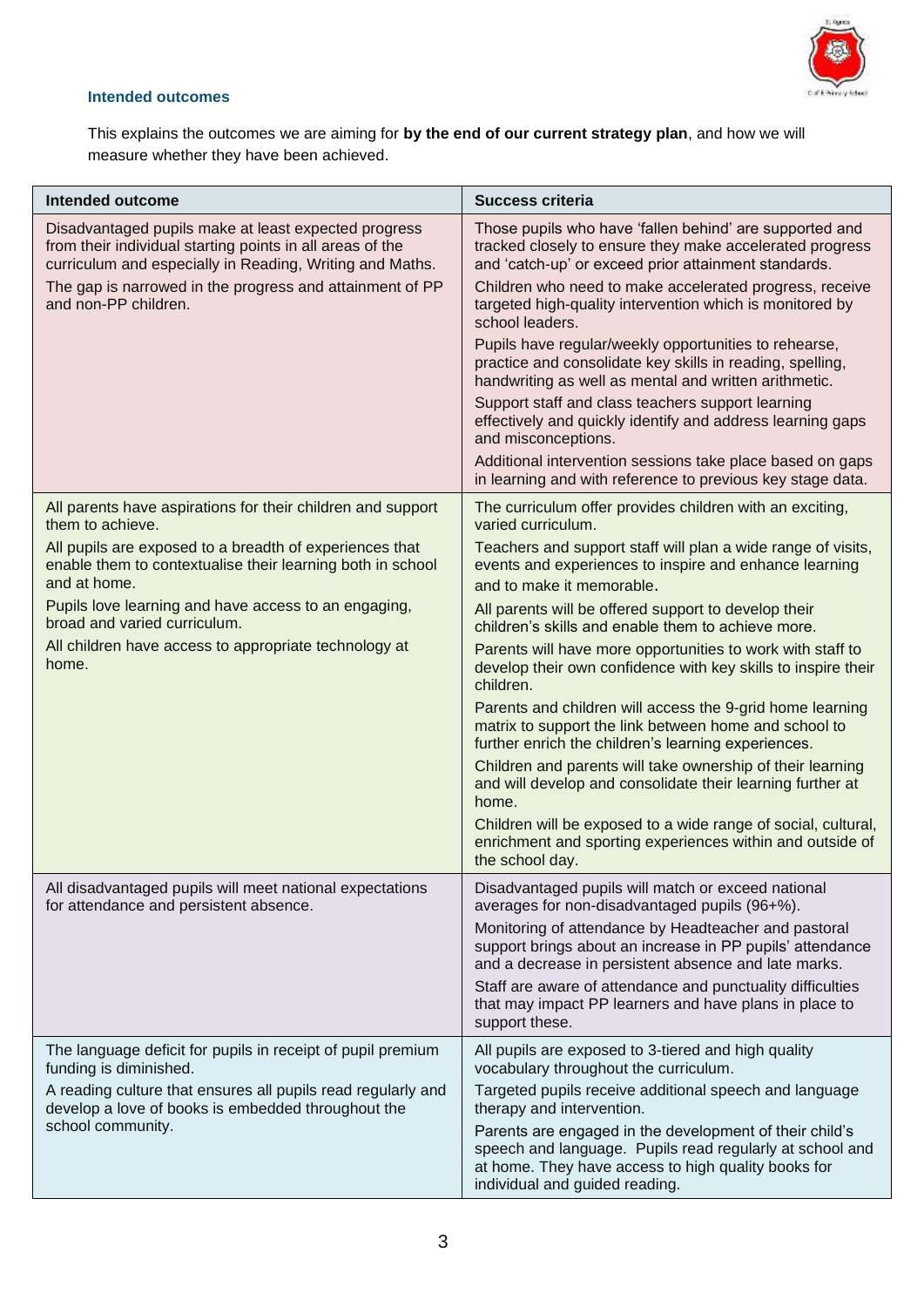

| Consistent implementation of excellent practice and high<br>expectations across the school for reading.<br>Increased % of PP pupils are working at ARE or above<br>across the school in phonics and reading.<br>Children know and understand the meaning of our 'Great<br>All pupils will have good self-organisation skills, resilience<br>and determination. They will be able to work<br>Expectations'. Teachers teach and model these<br>independently with confidence. They will have good<br>behaviours. Children demonstrate these behaviours<br>attitudes to learning and be motivated to achieve. They will<br>throughout the school day and in their lives outside of<br>have high aspirations for themselves and their future.<br>chats evidence that they have appropriately aged self-<br>organisation and are being encouraged to be independent<br>by all staff.<br>Pupils show that they are resilient and able to learn from<br>mistakes. Teachers model these skills and attitudes in all<br>aspects of their teaching.<br>Support staff are used effectively to challenge and guide<br>children without creating an over reliance on adult support.<br>The Commando Joe programme of study and outdoor<br>learning experiences are used effectively to develop these |                                                                                    |
|-----------------------------------------------------------------------------------------------------------------------------------------------------------------------------------------------------------------------------------------------------------------------------------------------------------------------------------------------------------------------------------------------------------------------------------------------------------------------------------------------------------------------------------------------------------------------------------------------------------------------------------------------------------------------------------------------------------------------------------------------------------------------------------------------------------------------------------------------------------------------------------------------------------------------------------------------------------------------------------------------------------------------------------------------------------------------------------------------------------------------------------------------------------------------------------------------------------------------------------------------------------------------------------------|------------------------------------------------------------------------------------|
|                                                                                                                                                                                                                                                                                                                                                                                                                                                                                                                                                                                                                                                                                                                                                                                                                                                                                                                                                                                                                                                                                                                                                                                                                                                                                         |                                                                                    |
|                                                                                                                                                                                                                                                                                                                                                                                                                                                                                                                                                                                                                                                                                                                                                                                                                                                                                                                                                                                                                                                                                                                                                                                                                                                                                         | school. Monitoring tasks, such as learning walks and pupil<br>learning behaviours. |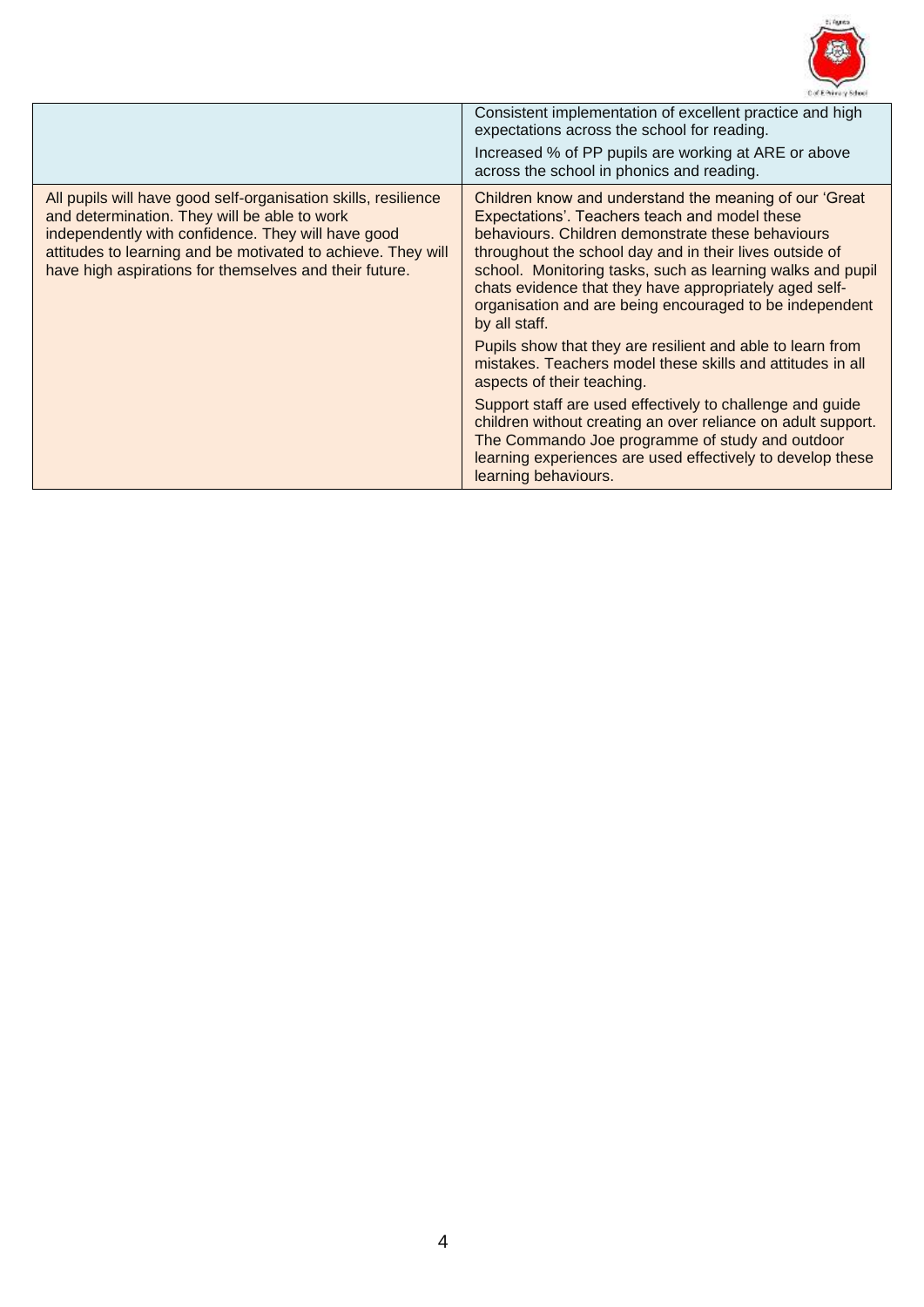

## **Activity in this academic year**

This details how we intend to spend our pupil premium (and recovery premium funding) **this academic year** to address the challenges listed above.

## **Teaching (for example, CPD, recruitment and retention)**

Budgeted cost: £ *21,500*

| <b>Activity</b>                                                                                                                        | Evidence that supports this approach                                                                                                                                                                                                                                                                                                                                                                                                                                                                                                                                                                                                                                                                                                                                                                                                                                                                                                                                                                                                                                                                                                                                                      | <b>Challenge</b><br>number(s)<br>addressed |
|----------------------------------------------------------------------------------------------------------------------------------------|-------------------------------------------------------------------------------------------------------------------------------------------------------------------------------------------------------------------------------------------------------------------------------------------------------------------------------------------------------------------------------------------------------------------------------------------------------------------------------------------------------------------------------------------------------------------------------------------------------------------------------------------------------------------------------------------------------------------------------------------------------------------------------------------------------------------------------------------------------------------------------------------------------------------------------------------------------------------------------------------------------------------------------------------------------------------------------------------------------------------------------------------------------------------------------------------|--------------------------------------------|
| Pastoral lead recruitment and<br>training to work with parents<br>effectively to promote engagement<br>and support children to develop | Evidence from Education Endowment Foundation - Working with<br>parents to support children's learning.<br>Evidence suggests that by engaging parents in their children's<br>learning they will be able to succeed.                                                                                                                                                                                                                                                                                                                                                                                                                                                                                                                                                                                                                                                                                                                                                                                                                                                                                                                                                                        | All                                        |
| resilience and aspirations.<br>(E15,000)                                                                                               | Parents play a crucial role in supporting their children's learning, and<br>levels of parental engagement are consistently associated with better<br>academic outcomes. Evidence from the EEF's Teaching and<br>Learning Toolkit suggests that effective parental engagement can<br>lead to learning gains of +3 months over the course of a year.                                                                                                                                                                                                                                                                                                                                                                                                                                                                                                                                                                                                                                                                                                                                                                                                                                        |                                            |
| Coaching training and support for<br>staff                                                                                             | Evidence from Education Endowment Foundation - The Guide to<br>Pupil Premium: A tiered approach to Spending.                                                                                                                                                                                                                                                                                                                                                                                                                                                                                                                                                                                                                                                                                                                                                                                                                                                                                                                                                                                                                                                                              | All                                        |
| (E1,500)                                                                                                                               | Enabling staff to develop their own actions and strategies will ensure<br>that staff are able to tackle issues and problems more systematically<br>and effectively.                                                                                                                                                                                                                                                                                                                                                                                                                                                                                                                                                                                                                                                                                                                                                                                                                                                                                                                                                                                                                       |                                            |
| Phonics training - all staff receive<br>updated training for synthetic<br>phonics and developing early<br>reading<br>(E3,000)          | DFE - Improving Literacy in KS1 and EEF Reading framework.<br>Sutton Trust research suggests: Phonics has a positive impact overall<br>with very extensive evidence and is an important component in the<br>development of early reading skills, particularly for children from<br>disadvantaged backgrounds. The teaching of phonics should be<br>explicit and systematic to support children in making connections<br>between the sound patterns they hear in words and the way that<br>these words are written. The teaching of phonics should be matched<br>to children's current level of skill in terms of their phonemic<br>awareness and their knowledge of letter sounds and patterns<br>(graphemes). As a result, our Systematic, Synthetic Phonics<br>Programme (SSP) is high quality and robust in its purpose. With a<br>clear structured route, it allows all our pupils in meeting or exceeding<br>the expected standard. However, St Agnes school is continually<br>striving to ask the question: what more can we do? Therefore we are<br>investing in high quality phonics CPD for staff, to ensure that all our<br>children receive quality first teaching of phonics. | 1,2,4                                      |
| Metacognition - training staff to<br>enable all children to develop<br>improved learning strategies.<br>(E500)                         | EEF - Metacognition - Evidence suggest that explicit teaching of the<br>strategies to help plan, monitor and evaluate can be effectives. It also<br>suggests that these approaches are more effective when applied to<br>challenging tasks that are already rooted into the school curriculum.<br>Metacognition and Self-Regulated Learning Guidance Report -<br>Education Endowment Foundation reports that teachers should<br>acquire the professional understanding and skills to develop their<br>pupils' metacognition knowledge. Set an appropriate level of<br>challenge to develop pupils' self-regulation and metacognition and<br>promote and develop metacognition talk in the classroom.                                                                                                                                                                                                                                                                                                                                                                                                                                                                                      | 1,5                                        |
| Early Careers Teacher training - to<br>take part in the 2-year training<br>(cover costs additional)                                    | UCL - Early careers teacher programme is now a nationally funded<br>approach to retain and upskill new teachers. Research and statutory<br>guidance ensures that schools provide ECTs with a supportive                                                                                                                                                                                                                                                                                                                                                                                                                                                                                                                                                                                                                                                                                                                                                                                                                                                                                                                                                                                   | All                                        |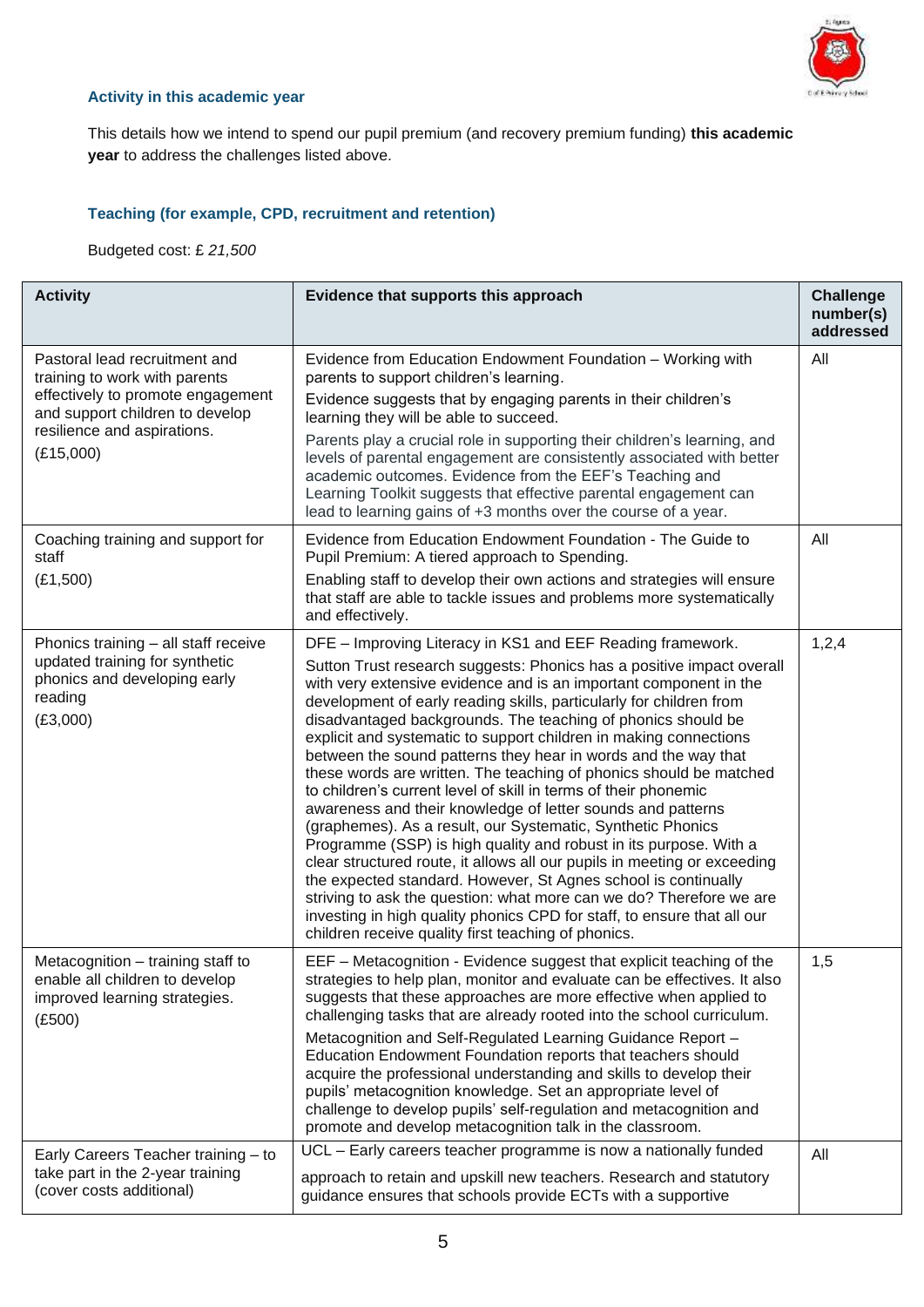

| (E1,000)                          | environment that develops them and equips them with the tools to be<br>effective and successful teachers.                                                                                                                                                                                                                                                     |     |
|-----------------------------------|---------------------------------------------------------------------------------------------------------------------------------------------------------------------------------------------------------------------------------------------------------------------------------------------------------------------------------------------------------------|-----|
| Subject leader training<br>(E500) | EFF - Subject leader and curriculum research and EEF Guide to<br>Pupil Premium spending.<br>Upskilling all teachers in their subject area will ensure that high<br>quality teaching improves pupil outcomes, and effective professional<br>development offers a crucial tool to develop teaching quality and<br>enhance children's outcomes in the classroom. | All |

# **Targeted academic support (for example, tutoring, one-to-one support structured interventions)**

# Budgeted cost: £ *45,000*

| <b>Activity</b>                                                                       | Evidence that supports this approach                                                                                                                                                                                                                                                                                                                                                                                                                                                                                                                                                                                                                                                                                               | <b>Challenge</b><br>number(s)<br>addressed |
|---------------------------------------------------------------------------------------|------------------------------------------------------------------------------------------------------------------------------------------------------------------------------------------------------------------------------------------------------------------------------------------------------------------------------------------------------------------------------------------------------------------------------------------------------------------------------------------------------------------------------------------------------------------------------------------------------------------------------------------------------------------------------------------------------------------------------------|--------------------------------------------|
| 1:1 teacher or small group led<br>tuition for targeted children.                      | Evidence from Education Endowment Foundation - Teaching and<br>Learning Toolkit: -                                                                                                                                                                                                                                                                                                                                                                                                                                                                                                                                                                                                                                                 | All                                        |
| (E25,000)                                                                             | Individualised instruction $= +4$ Months                                                                                                                                                                                                                                                                                                                                                                                                                                                                                                                                                                                                                                                                                           |                                            |
|                                                                                       | One-to-one tuition $= +5$ months                                                                                                                                                                                                                                                                                                                                                                                                                                                                                                                                                                                                                                                                                                   |                                            |
|                                                                                       | Metacognition & self-regulation = $+7$ Months - Small group tuition =<br>+4 Months                                                                                                                                                                                                                                                                                                                                                                                                                                                                                                                                                                                                                                                 |                                            |
|                                                                                       | Teaching assistant supervision $= +4$ Months                                                                                                                                                                                                                                                                                                                                                                                                                                                                                                                                                                                                                                                                                       |                                            |
|                                                                                       | Small group tuition is defined as one teacher or professional educator<br>working with two to five pupils together in a group. This arrangement<br>enables the teacher to focus exclusively on a small number of<br>learners, usually in a separate classroom or working area. Intensive<br>tuition in small groups is often provided to support lower attaining<br>learners or those who are falling behind, but it can also be used as a<br>more general strategy to ensure effective progress, or to teach<br>challenging topics or skills.                                                                                                                                                                                     |                                            |
|                                                                                       | Having analysed our cohorts of children through Pupil Progress data,<br>we have identified that the Year 6 cohort need support to address<br>gaps in writing and maths.                                                                                                                                                                                                                                                                                                                                                                                                                                                                                                                                                            |                                            |
|                                                                                       | Due to COVID 19, through data analysis and pupil progress<br>meetings, we have also identified that Years 1 and 2 has some gaps<br>that could be effectively addressed through intensive tuition. We have<br>also identified some children in the Year 3/4 cohort as needing<br>intervention and therefore will access 1:1 tutoring for Maths and<br>Writing.                                                                                                                                                                                                                                                                                                                                                                      |                                            |
| Teaching assistant support for<br>targeted EYFS intervention<br>(E5,000)              | Pupil data demonstrates an exceptionally low on entry baseline data<br>within EYFS - small group support will target key skills including<br>Literacy. Interventions provided include, fine motor skills group, social<br>skills groups, WELCOMM programme to support Early Language<br>development.                                                                                                                                                                                                                                                                                                                                                                                                                               | 1,2,4,5                                    |
| Phonics one-to-one intervention $-5$<br>TAs delivering 30 minutes per day<br>(E5,000) | EFF Research shows that - One-to-one tutoring catches children<br>before they fall behind therefore, all children learn to read the first<br>time they are taught. It prevents the need for any later intervention.<br>Although children are placed into homogeneous groups, the 'lowest'<br>attaining groups have the widest variety of needs and are therefore<br>the least homogeneous group of all (bottom 20% per cohort). In order<br>that these children can receive the same carefully targeted phonics<br>teaching as all the other groups of children, some may need one-to-<br>one tutoring for 10 to 20 minutes a day - on top of their group<br>session in the morning. This will enable the children to catch-up and | All                                        |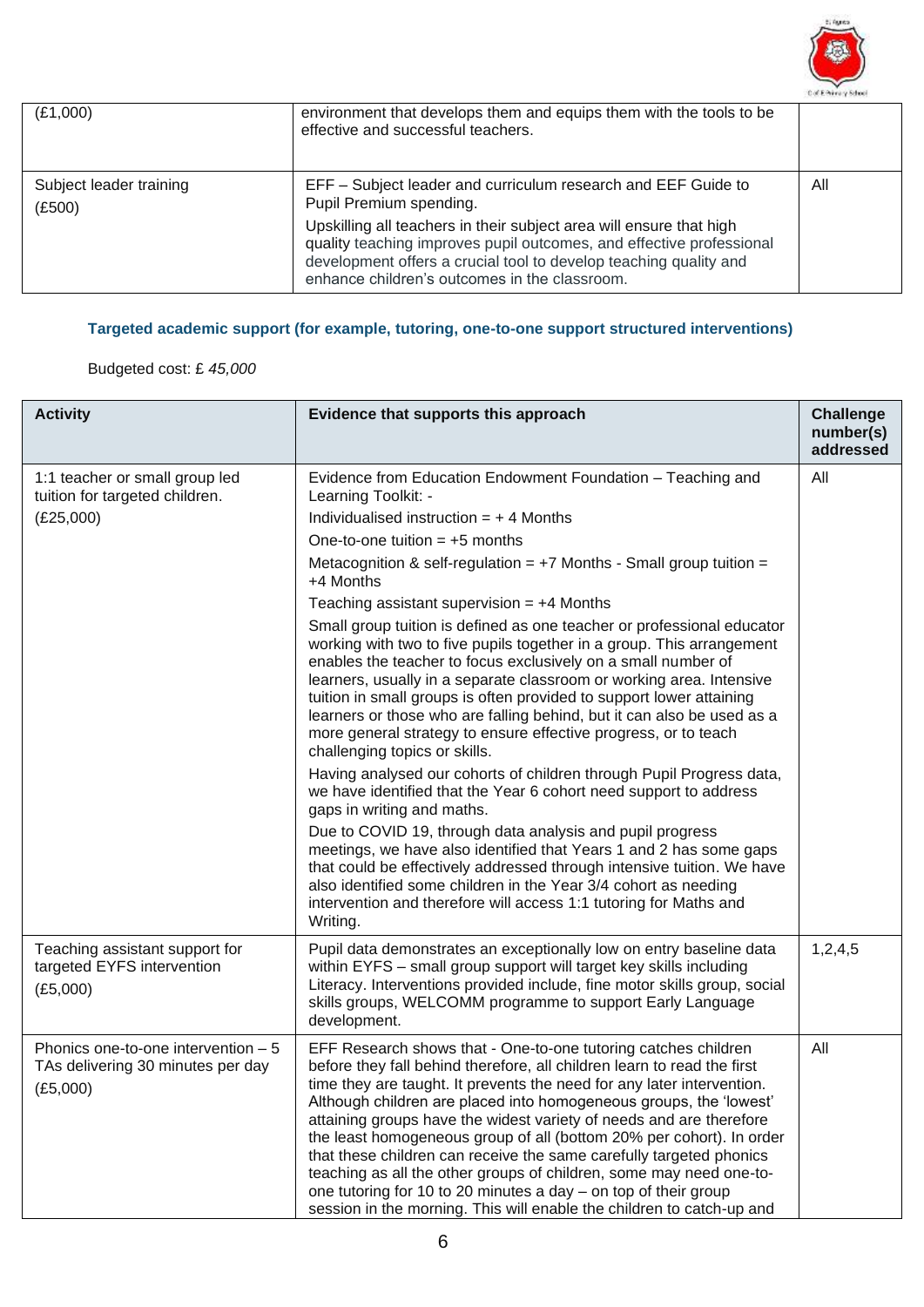

|                                                                                                                | keep up after COVID disruption to learning and to then maintain<br>accelerated progress in phonics. In turn, this will further develop<br>better reading skills.                                                                                                                                                                                                                                                                                                                                                                                                                                                                                                                                                                                                                                                                                                                                                                                 |     |
|----------------------------------------------------------------------------------------------------------------|--------------------------------------------------------------------------------------------------------------------------------------------------------------------------------------------------------------------------------------------------------------------------------------------------------------------------------------------------------------------------------------------------------------------------------------------------------------------------------------------------------------------------------------------------------------------------------------------------------------------------------------------------------------------------------------------------------------------------------------------------------------------------------------------------------------------------------------------------------------------------------------------------------------------------------------------------|-----|
| Additional teacher in Year 5/6<br>(targeted teaching to close the gap<br>for identified children)<br>(E10,000) | The EEF emphasises: International research evidence suggests that<br>reducing class size can have positive impacts on pupil outcomes<br>when implemented with socioeconomically disadvantaged pupil<br>populations. Some studies also have also found that smaller class<br>sizes in primary schools can have a greater positive impact on<br>disadvantaged pupils than their peers.<br>As the size of a class or teaching group gets smaller it is suggested<br>that the range of approaches a teacher can employ and the amount<br>of attention each child will receive will increase, improving outcomes<br>for children. We have analysed the needs of our Year 5/6 cohort and<br>have identified that some additional teacher support would allow<br>teachers to increase the amount of attention each child will receive.<br>There will be a greater emphasis on children 'keeping up' and in<br>particular, our lower attaining children. | All |

# **Wider strategies (for example, related to attendance, behaviour, wellbeing)**

# Budgeted cost: £ *12,000*

| <b>Activity</b>                                                                                                                                                | Evidence that supports this approach                                                                                                                                                                                                                                                                                                                                                                                                                                                                                                                                                                                                                                                                                                                                                                                                                                                                                                                                                                                                                                                                                                                                                                                                                                                                                                        | <b>Challenge</b><br>number(s)<br>addressed |
|----------------------------------------------------------------------------------------------------------------------------------------------------------------|---------------------------------------------------------------------------------------------------------------------------------------------------------------------------------------------------------------------------------------------------------------------------------------------------------------------------------------------------------------------------------------------------------------------------------------------------------------------------------------------------------------------------------------------------------------------------------------------------------------------------------------------------------------------------------------------------------------------------------------------------------------------------------------------------------------------------------------------------------------------------------------------------------------------------------------------------------------------------------------------------------------------------------------------------------------------------------------------------------------------------------------------------------------------------------------------------------------------------------------------------------------------------------------------------------------------------------------------|--------------------------------------------|
| Wellbeing support for vulnerable<br>children<br>Daily support<br>Bespoke counselling if required<br>(E6,000)                                                   | NFER 7 Building Blocks 4 - Meeting individual needs<br>Metacognition and Self-Regulated Learning Guidance Report -<br>Education Endowment Foundation 1- Developing self-regulating<br>learners Developing children who are resilient, confident learners and<br>have strong attachments.<br>As a school, we know that if our children are in the right frame of<br>mind to learn (positive attitude, self-confidence) and everything clicks<br>into place, then learning will take place. We have to get this right first<br>to give our children every opportunity for success.<br>Teaching assistants work with our children to support individual<br>needs. This ranges from behaviour support in school within the<br>classroom setting, to grief and emotion coaching to the delivery of a<br>range of therapies including therapeutic sand play and Lego therapy.<br>The teaching assistant is a proactive escalation tool used right across<br>the school to support our children to make the right/positive choices<br>in a variety of situations. Additional interventions focus on the ways in<br>which children work with (and alongside) their peers, teachers, family<br>and community. These include: specialised counselling interventions<br>which are tailored to meet children's particular social or emotional<br>needs. | All                                        |
| Parent Support Adviser to work with<br>parents to improve attendance,<br>home learning and engagement.<br>Budget already allocated in<br>teaching - see above. | Evidence from Education Endowment Foundation - The Guide to<br>Pupil Premium: A tiered approach To Spending. Evidence from<br>Education Endowment Foundation - Teaching and Learning Toolkit:<br>Parental Engagement = $+4$ Months.<br>It has been consistently reported that there are wider benefits on<br>attitudes to learning and well-being to the child when accessing the<br>wider curriculum. We develop the relationship between school and<br>parents to ensure effective relationships when working with parents<br>to support their children's learning. Schools and parents have a<br>shared interest in doing the best for their children. We aim to<br>continue to work on our effective relationships with parents,<br>particularly those parents who find it more difficult to engage with<br>school and members of the team. Whilst we recognise that different                                                                                                                                                                                                                                                                                                                                                                                                                                                          | All                                        |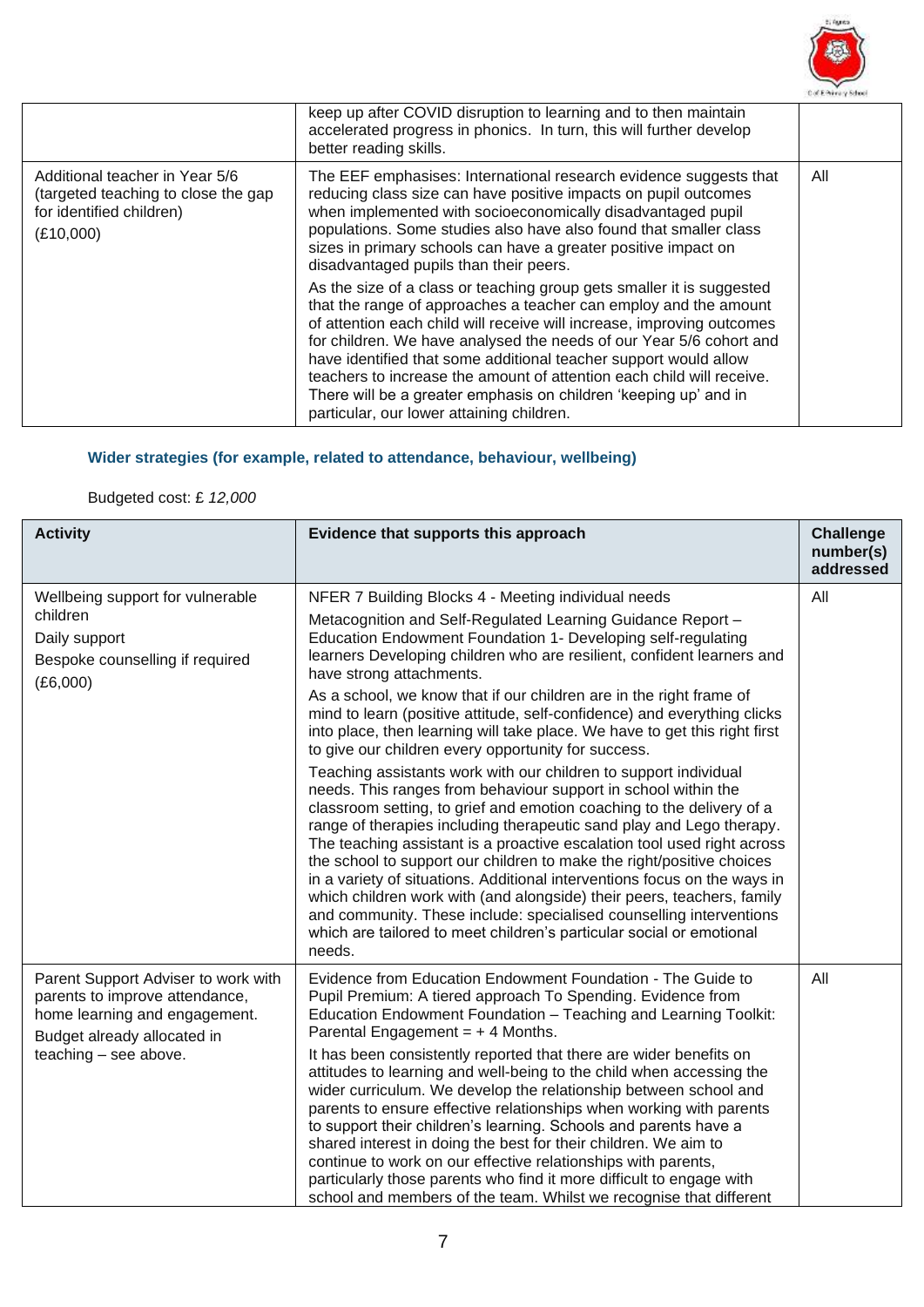

|                                                                                                                                                                        | approaches will be better suited to different age groups and different<br>families, we will strive to ensure effective working relationships. We<br>support families in a range of situations, particularly attendance and<br>home learning completion. Additionally, we support our families in<br>building trusting relationships and links with other providers (outside<br>agencies eg Social Care) by facilitating appropriate meetings with<br>someone with whom they already have a good relationship. |     |
|------------------------------------------------------------------------------------------------------------------------------------------------------------------------|---------------------------------------------------------------------------------------------------------------------------------------------------------------------------------------------------------------------------------------------------------------------------------------------------------------------------------------------------------------------------------------------------------------------------------------------------------------------------------------------------------------|-----|
| Enabling children to access all areas<br>of the wider curriculum – providing<br>school uniform, breakfasts,<br>equipment, trips and ICT where<br>required.<br>(E6,000) | Evidence from Education Endowment Foundation - The Guide to<br>Pupil Premium: A tiered approach To Spending.<br>Suggests removing barriers to learning will have an overall impact on<br>attainment and wellbeing.<br>At St Agnes we ensure every child is confident to come to school and<br>has all their basic needs met, we enable every child to have the<br>same opportunities and aspirations regardless of starting points or<br>background.                                                          | All |

**Total budgeted cost: £** *78,500*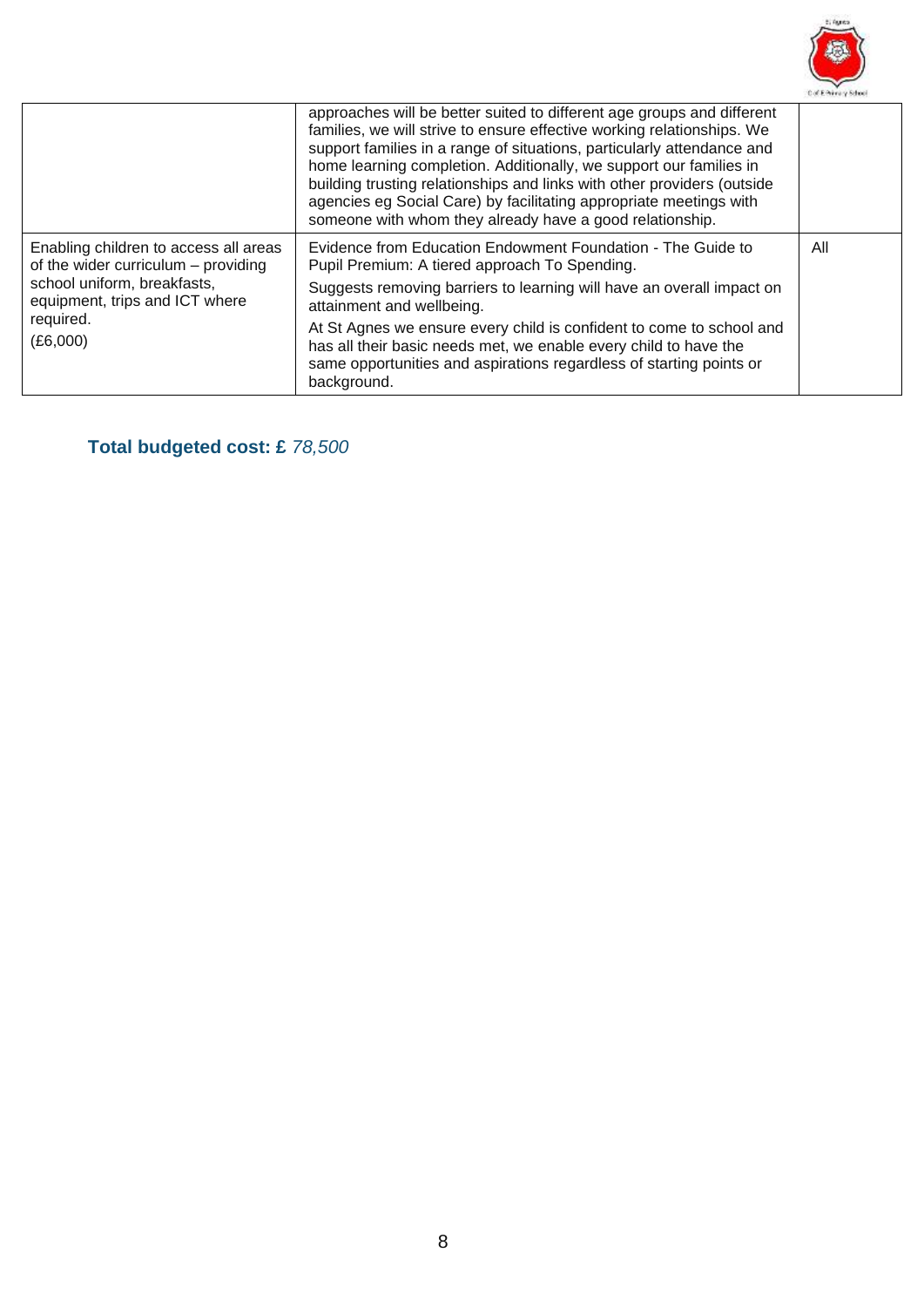

#### **Part B: Review of outcomes in the previous academic year**

#### **Pupil premium strategy outcomes**

This details the impact that our pupil premium activity had on pupils in the 2020 to 2021 academic year.

*Due to COVID-19, performance measures have not been published for 2020 to 2021, and 2020 to 2021 results will not be*  used to hold schools to account. The below evaluation of last years Pupil Premium strategy is detailed using internal *school data.*

#### **Academic support**

#### **Intervention – Reading and Phonics intervention – EYFS / KS1**

Aim - To narrow the gap due to COVID 19. Pupils targeted for this intervention to make good progress. All children to make progress at least in line with national expectations. To aim for PP children to be in line with National Expectations.

Outcome - EYFS – 75% (3/4 children) KS1 – 80% (4/5 children)

#### **Intervention – PSHE Intervention**

Aim - Ensure children are able to emotionally cope after COVID-19 and pupils targeted for this intervention to learn to employ strategies that help children to handle their emotions and therefore be more equipped to access learning successfully.

Outcome - EYFS – 80% (1/5 children)

Outcome - KS1 – 75% (3/4 children)

#### **Intervention – KS1 Group Tuition - Maths and Writing**

Aim - Pupils targeted for this intervention to make good progress and plug any gaps left after school closure due to COVID 19. All children to make progress at least in line with national expectations. To aim for PP children to be in line with National Expectations.

To aim for targeted children to achieve greater depth – specific interventions to plug gaps after COVID 19.

Outcome - KS1 Maths – 5/5 (100%)

Outcome - KS1 Greater Depth – 2/3 (66%)

Outcome - Catch Up – 3/3 (100%)

#### **Intervention –KS2 Group tuition Reading and Maths**

Aim - Children becoming competent readers of a variety of texts and comprehension skills developing. Reading levels to be in line or above national expectations.

Children to be given extra support to develop Mathematical skills and become more competent Mathematicians. Ensure non-negotiables are met and gaps are plugged due to after school closure.

Outcome - KS2 Reading – Year 3 – 3/3 (100%), Year 4 – 2/2 (100%) Year 5 – 3/4 – 75%, Year 6 – 2/3 - 66%